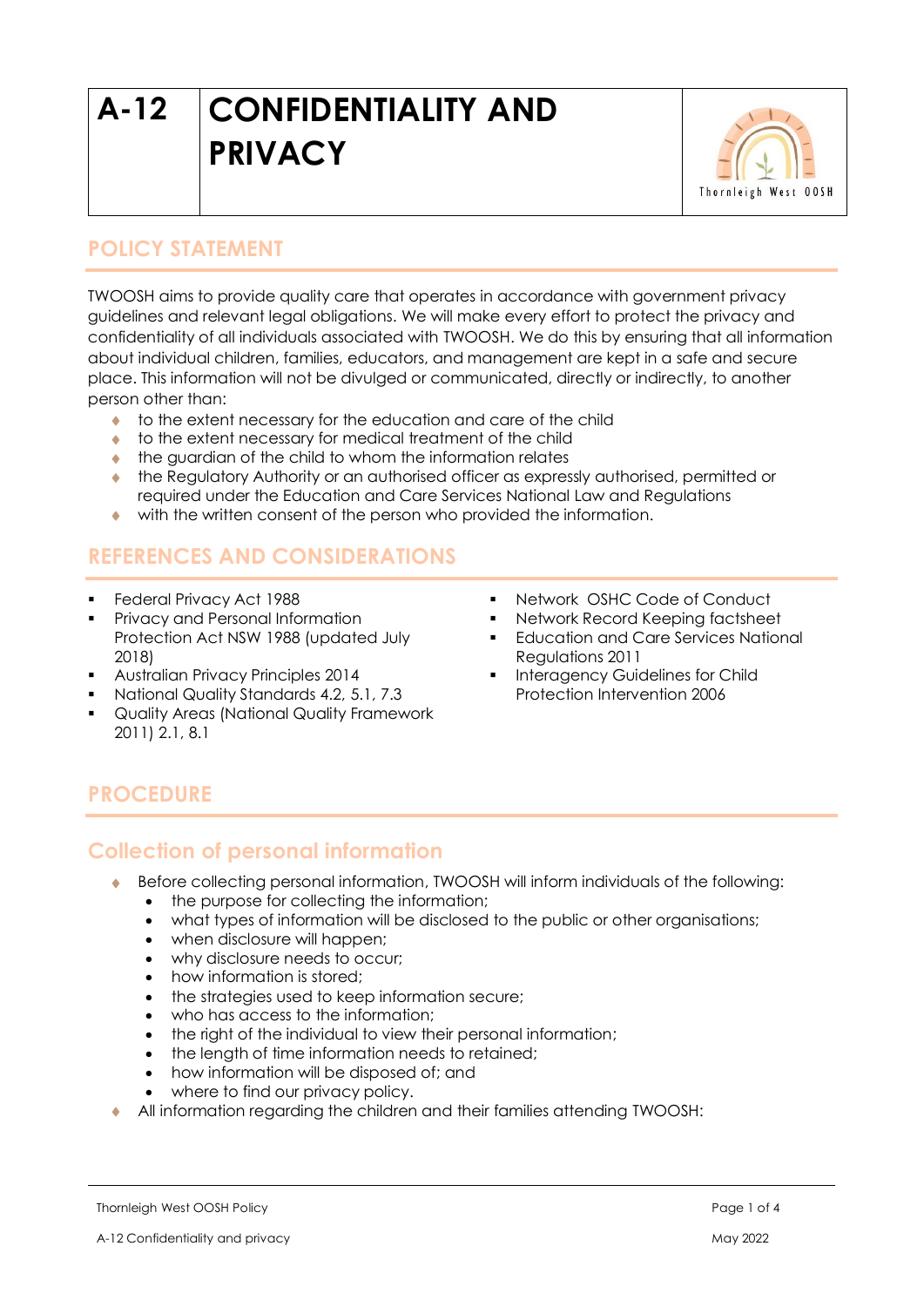- is to be used solely for the purposes of providing childcare and meeting the administration requirements of operating TWOOSH.
- will only be accessible to authorised persons. The Approved Provider and the Director will determine who is authorised to access records.

#### **Retention and storage of records**

- TWOOSH will ensure that documents set out in the Education and Care Services National Regulations (Regulation 177) are kept in a safe and secure place for the length of time outlined in Regulation 183 (2). Locked filing cupboards, secure storage locations and password protected computers will be used to protect documents.
- The Approved Provider will develop a practice in relation to the retention and disposal of records.
- In the event that approval of the service is transferred, the requirements of Regulation  $184$ will be followed.
- A lockable office will be used in TWOOSH and only accessible to those identified as 'Responsible Persons' with an operational need to access this space.

#### **Disclosure of information**

- Personal information regarding the children and their families is not to be discussed with anyone outside of TWOOSH, except in circumstances outlined in Regulation 181.
- Guardians and children may seek access to personal information collected about them by contacting the Director at TWOOSH. Guardians may seek information about themselves or their children. Children may seek information about themselves only. Access to the information may be denied if:
	- access would impact the privacy of others;
	- access may result in a breach of TWOOSH duty of care to the child; or
	- the child has provided information in confidence (if requested by a guardian).
- Children or guardians' names, emails and phone numbers are deemed confidential and are not for public viewing. These will not be issued to any other person or organisation without written consent from the guardians.
- No personal information regarding an Educator is to be given to anyone without his/her written consent.
- When having conversations with guardians about behavioural issues or incidents involving their child while at TWOOSH, no other child's name will be mentioned.
- Issues raised by guardians regarding matters that may have occurred within school hours must not be discussed further. In such cases, Educators will advise guardians to address the issues with the school, and inform the Responsible Person that they have done so.
- In the enrolment form, guardians are given the opportunity to decide if they do not want their child identified in photos on TWOOSH's Facebook and website.

## **Personal conversations**

- Personal conversations with guardians about their children, or other matters that may impact on the child's enrolment (e.g. fees), will take place in the TWOOSH office.
- Personal conversations with Educators about matters relating to their performance will take place in an area that affords them privacy such as the TWOOSH office or another suitable space.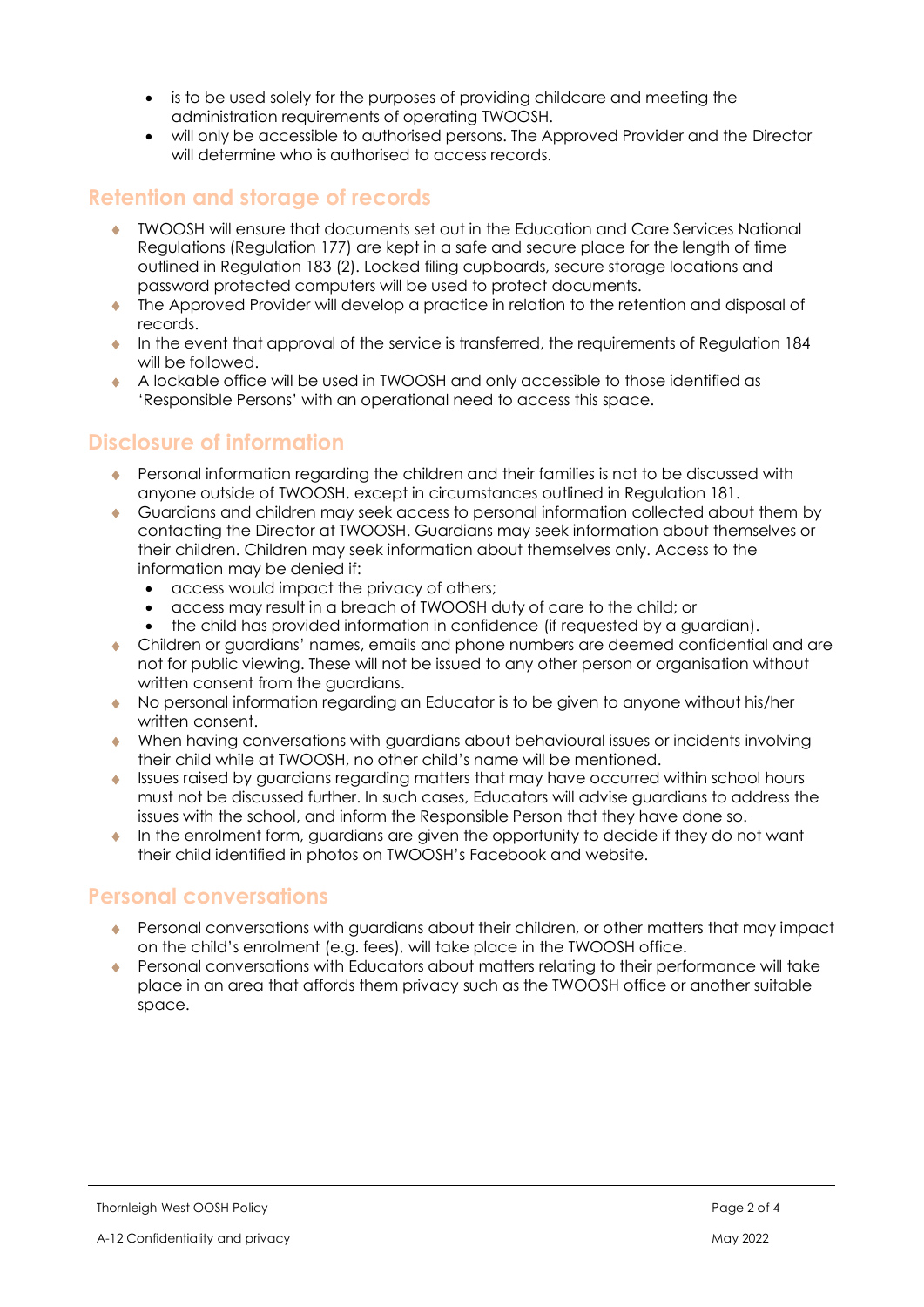## **Maintenance of information**

- The Director is responsible for maintaining all service records and ensuring that information is updated regularly. These include all records required under the Education and Care Services National Regulations (Regulation 168) and other relevant legislation, e.g., Work, Health and Safety, Australian Taxation Office, Family Assistance Office, and Department of Education, Employment and Workplace Relations.
- TWOOSH takes all reasonable precautions to ensure personal information that is collected, used and disclosed is accurate, complete and up to date.
- Individuals will be required to advise TWOOSH of any changes that may affect the initial information provided.

## **Unsolicited personal information**

- $\bullet$  If unsolicited personal information reaches us in the form of email, letter, etc, they will be destroyed or deleted immediately.
- If unsolicited resumes are received, the applicant will be informed that TWOOSH is not currently hiring and asked if they would like TWOOSH to keep their resume on file or delete it.

## **Exchanging of information**

- Part of TWOOSH enrolment requires the guardian to provide consent to share information between school and TWOOSH. This allows us to discuss matters of child development, behaviour management, child protection, or anything else that allows us to provide better care for children and families within TWOOSH.
- The legal framework for information exchange allows us to share information relating to the safety, welfare or wellbeing of children or young people without consent. It takes precedence over the protection of confidentiality or of an individual's privacy because the safety, welfare and wellbeing of children and young people is considered to be paramount. However, while consent is not necessary, it should be sought where possible.
- Exchange is only allowable between prescribed bodies as outlined under Chapter 16A of the Privacy Act. For an exchange of information to occur, TWOOSH (or the school) will need to send a letter to request information from the other party; the party receiving the request will need to reciprocate with a letter providing the requested information.

## **Privacy breaches**

 Early childhood education and care providers are required to take certain steps to prevent privacy breaches. If any personal or sensitive information held about families and/or children is improperly accessed, disclosed or lost, the service may attract fines up to \$1.8 Million. Services will be required to proactively protect the personal and health related data they hold and report qualifying breaches to the Office of the Australian Information Commissioner (OAIC).

#### **Revisions**

#### **Date of next review: October 2023**

| Date     |        | Reviewer Approved by               |
|----------|--------|------------------------------------|
| 4.12.17  |        | <b>TWOOSH Management Committee</b> |
| 18.02.19 |        | <b>TWOOSH Management Committee</b> |
| 14.09.20 | LL, MK | <b>TWOOSH Management Committee</b> |

Thornleigh West OOSH Policy **Page 3 of 4** and 2008 Page 3 of 4